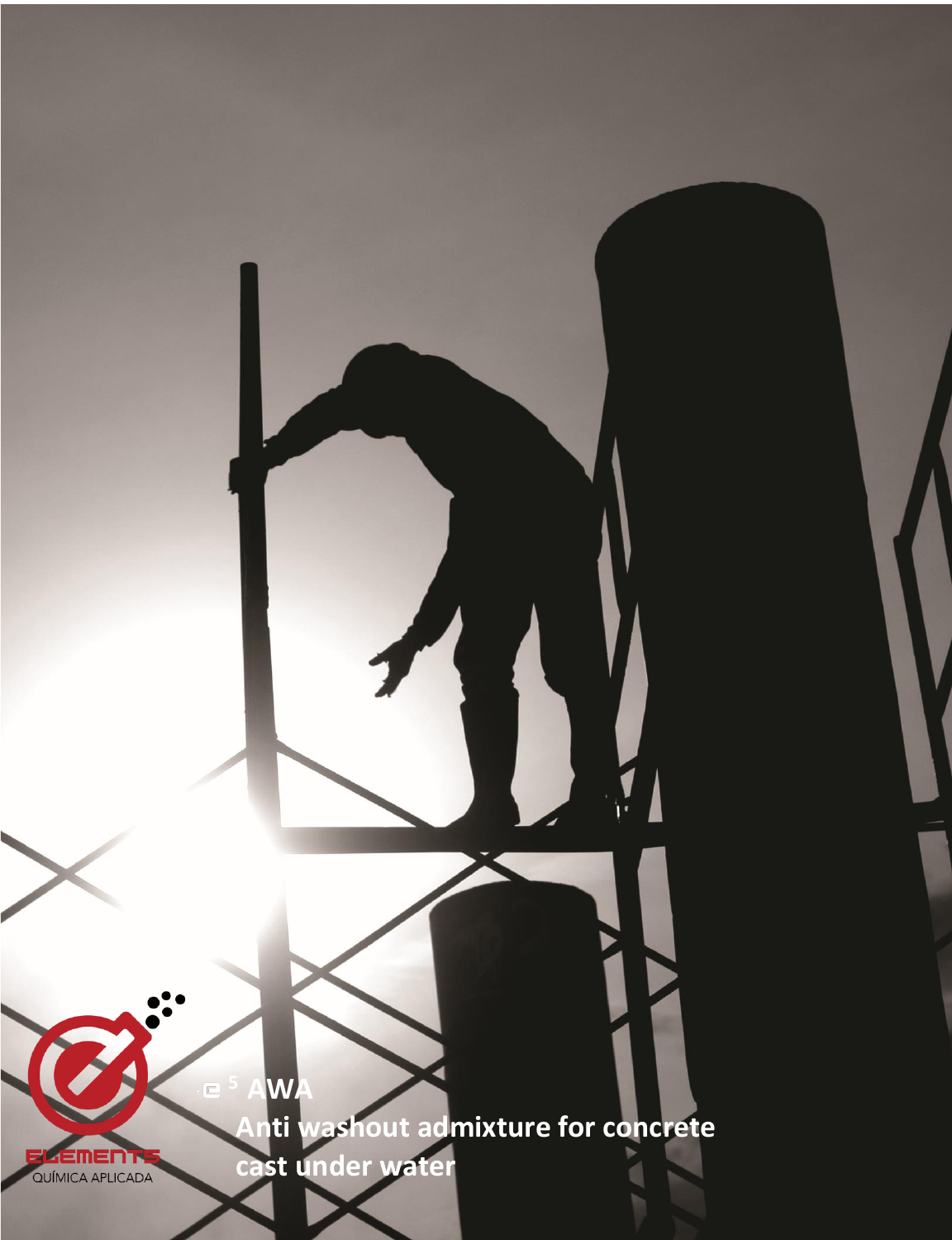# **<sup>5</sup> AWA**

 **Description**

 **Benefits**

**e <sup>5</sup> AWA** is a viscosity modifier, produced with the most recent polymers. This differs from traditional viscosity modifiers that are made with cellulose gum or derivatives.

Designed to modify the viscosity of the aqueous medium in systems with portland cement or other binders. Systems with **e <sup>5</sup> AWA** show excellent viscoelasticity.



- Considerably reduces loss of paste in cementing systems in the fresh state, as it enters in contact with water.
- Improves the rheological properties of cementitious systems.
- 

Reduces segregation in highly fluid mixes.

- Allows pumping flowable fill.
- Improves water retention in cement systems.

### **Technical information**

Specific gravity 1

Physical appearance: light yellow



#### **Presentation**

19 L pails, 200 L drums

Useful life: 12 months in its original container

## **Principal applications**

- Concretes cast under water
- Tremie concretes
- High consistency concretes, such as flowable concretes
- Self consolidating concretes
- Concretes or cementitious systems that are self levelling
- **Excellent to improve paste adherence on** permeable concretes
- **Concretes for foundation piles**
- Concretes with crushed aggregate and with æ. high fineness modulus sand



An admixture overdose can cause excessive air content.

Conduct tests in combination with other admixtures to check for synergy behavior, specially with regards to air content and setting times.

It is compatible with all admixtures.

In the event of any important variation in materials (change of aggregates, cement, etc.), it is necessary to make the required adjustments in the dosage used.

Due to its effect on the appearance of the mix, it is possible to increase the coarse aggregate content in the mix.

2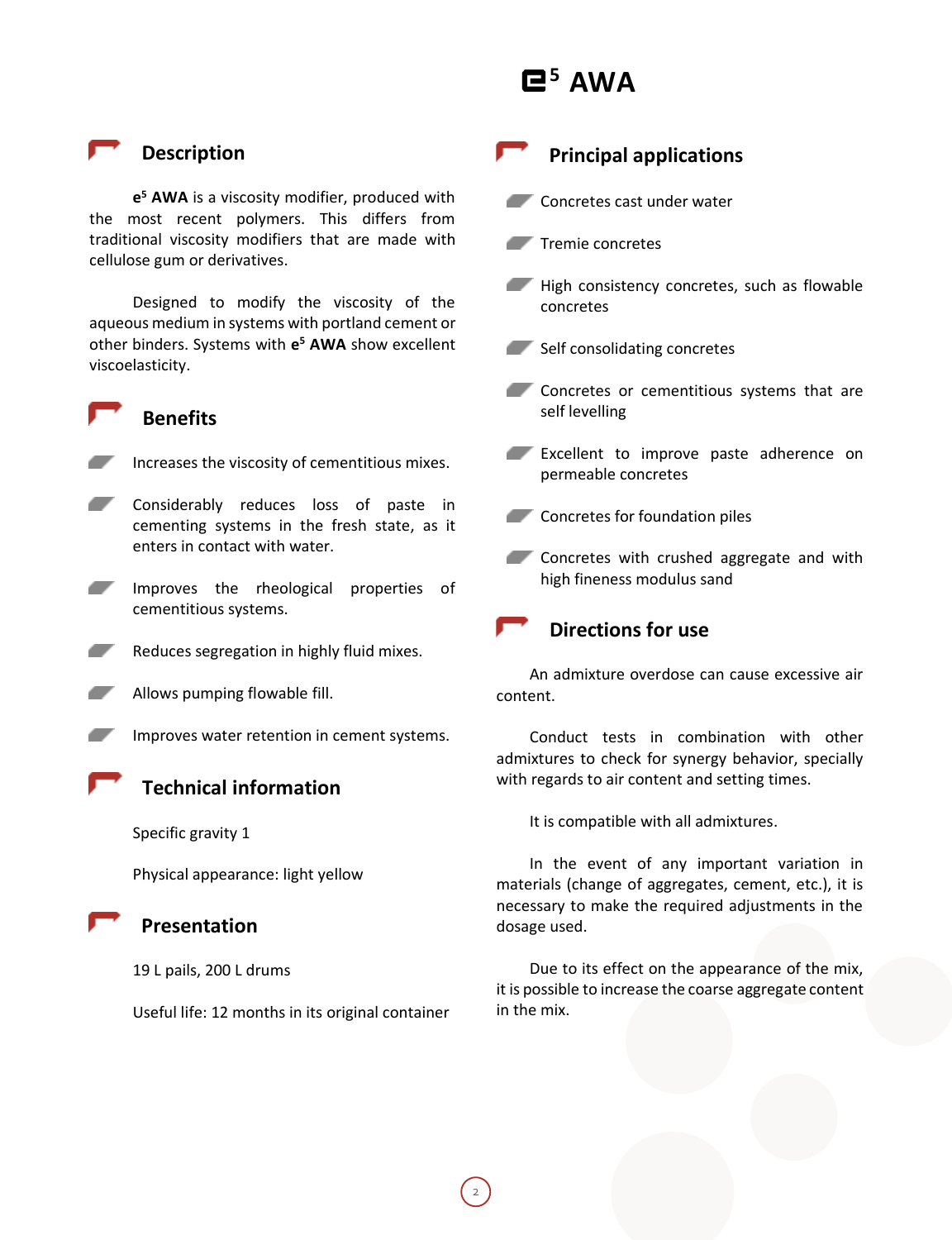# **<sup>5</sup> AWA**

### **Cautions**

Do not allow the product to freeze.

Always keep the product in its original container.

Never add the admixture with the aggregates, or to the cement, without the cement´s initial hydration, as these actions will decrease the admixture's efficiency.

Running lab tests, with the job materials is recommended for better results. This allows making all the necessary adjustments on the concrete mix, such as: appearance, workability, consistency, air content, yield, setting times and the admixture dosage. Then, it is important to repeat these tests under real job conditions (moisture, temperature, time to transport fresh concrete, etc.), for the purpose of making all the final adjustments.

Load all the mix design materials: aggregates, cement and 80 % of the mix water, along with the **e <sup>5</sup> AWA.** Allow these components to mix during 2 minutes. Then, add the established volume of admixture(s) with the remaining 20 % of the mix water and finish mixing.

The dosage can vary between 0.5 and 3 % in mass of the water in SSD (saturated, surface dry) conditions, and will depend on the design of the concrete in question.

When used in combination with integral waterproofers, it is necessary to check the air content and the setting times in the concrete mix.